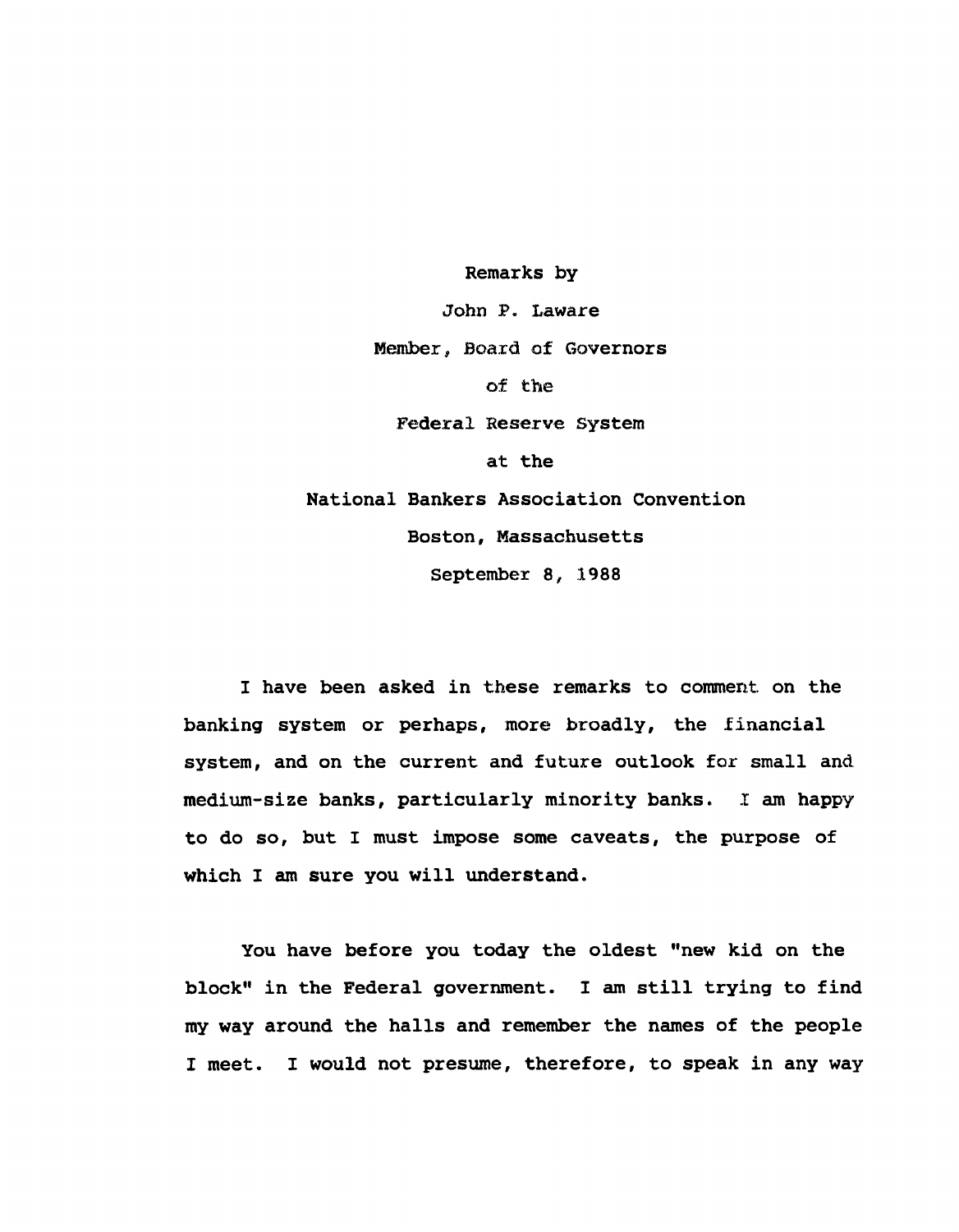for the Board of Governors. In any case, the Chairman is the proper spokesman for the Board, not I.

So, let it be understood that the opinions expressed by me are mine alone, not those of the Board. They have been developed by me over thirty-five years of broad experience in the banking system and represent my best judgment of the situation today and the outlook for the years immediately ahead.

Let's start with the broadly defined financial system. I would include in that term commercial banks, thrift institutions, credit unions, non-bank banks, mutual funds, investment banks, securities brokerages, finance companies, and the securities, commodity, futures, and currency exchanges. In short, the financial infra-structure of our economy and a large part of the world economy.

In the last fifteen years or so that system has undergone enormous change and has been challenged more severely than at any time in the last fifty-five years.

Consider with me the changes: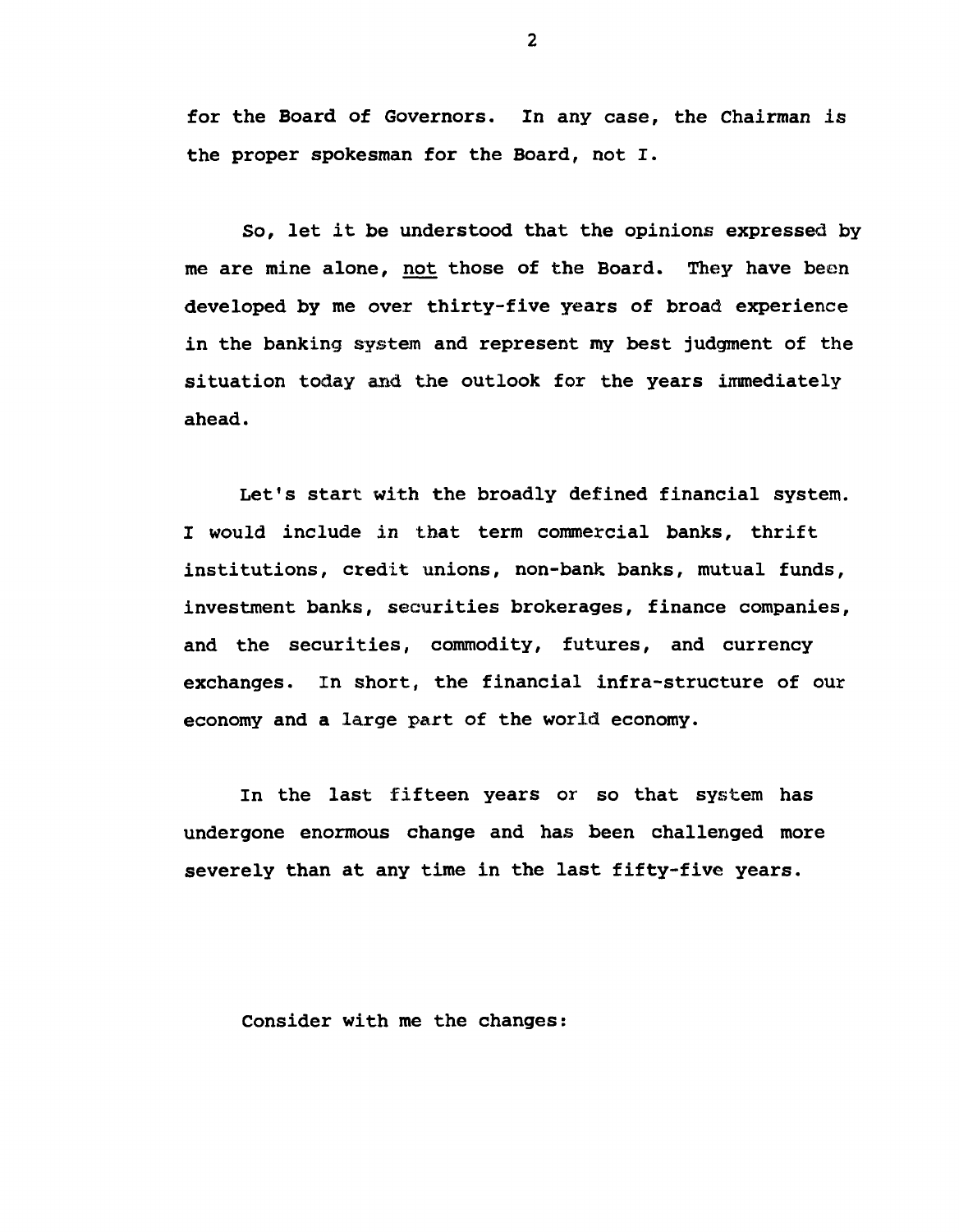- First, instant global communications have integrated our money and capital markets with those of every other trading center around the world. As a result, currencies, securities, commodities and futures contracts of all kinds are being traded on a twenty-four-hour basis. If you miss the closing bell in London, New York is open and if you don't like the tone there, wait a bit and Tokyo will be up.

- Second, integration of financial markets has underlined the growing inter-dependence of national economies. A sluggish economy in West Germany or the United States affects the major trading partners of those countries and tends to upset equilibrium in trade and current account balances as well as currency exchange rates. Phenomena like the two OPEC-induced energy crises in the seventies send shock waves around the globe and send governments and private sector entities scrambling to restore balance. Incidentally, one of the side effects of OPEC price increases was a glut of so-called petro-dollars. Eventually those petro-dollars were "recycled" in the form of loans to developing countries — mostly in Latin America — and look at what that altruistic efforts spawned.

Only a few years ago we could brag that the United States economy was relatively self-contained. Today with increased dependence on foreign markets for energy, some raw materials, and large quantities of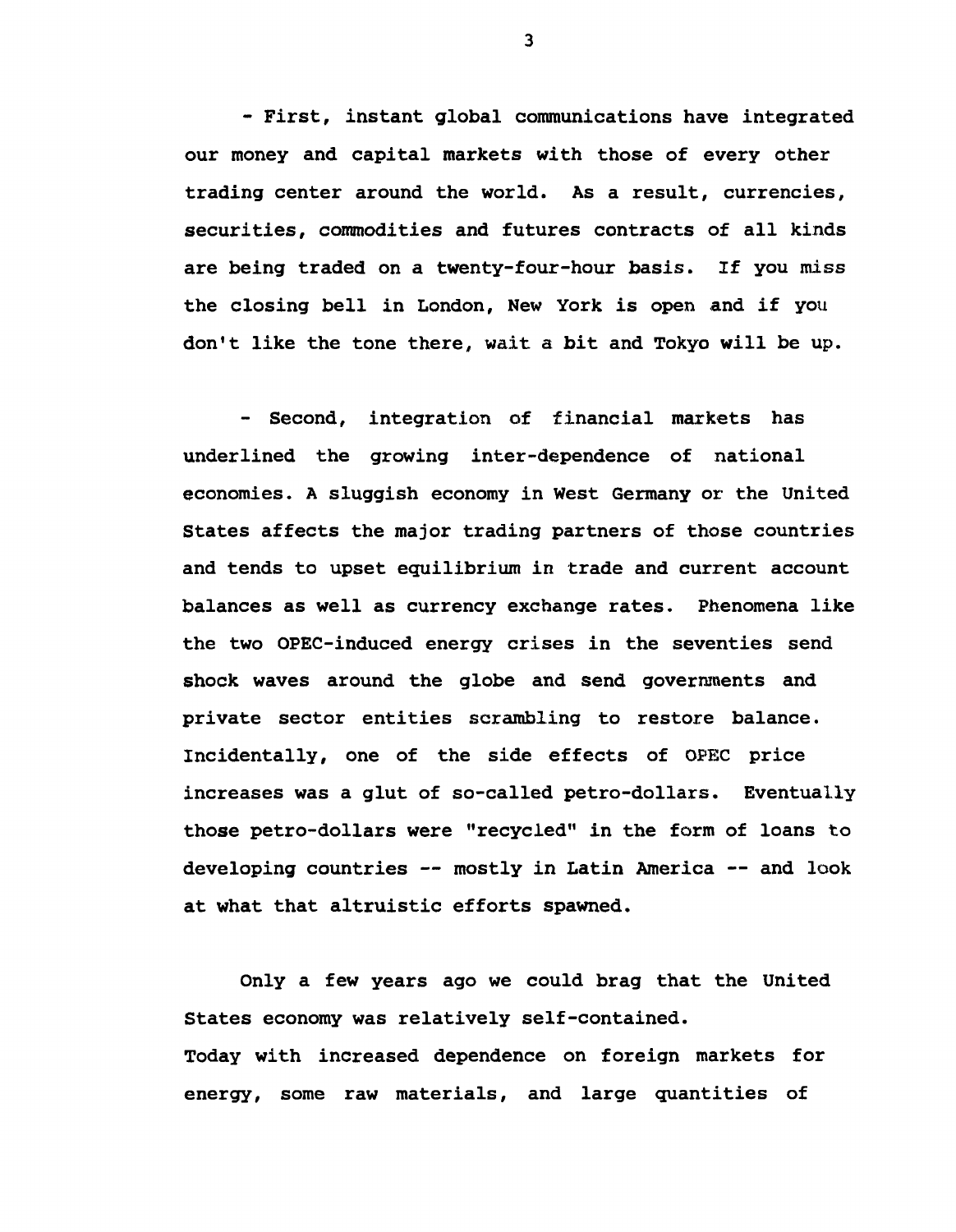manufactured goods, America is no more isolated economically than it is diplomatically from the rest of the world.

- A third startling change is the degree of complexity which has developed in our financial system. Thirty-five years ago the balance sheet of a commercial bank was a very simple seven or eight lines on the asset side and two or three on the liability side. Assets were essentially cash, U.S. government and municipal securities, loans (usually 90-day notes of companies to carry inventory and receivables), and a modest amount of fixed assets (typically a fortress-like bank building built in the twenties and almost fully depreciated).

The liability side of the balance sheet was essentially demand deposits, some passbook savings and capital, all in the form of equity. And, in 1953 the only United States bank which had its stock listed on the New York Stock Exchange was the Corn Exchange Bank in New York. Even that listing was removed in 1954 when the Corn Exchange was merged into Chemical Bank. In fact banks didn't have outside accountants until the sixties and most didn't even publish an income statement. The negotiable certificate o£ deposit was created around 1960 by Citibank and publicly held debt didn't appear in bank capital accounts until well into the 1960's.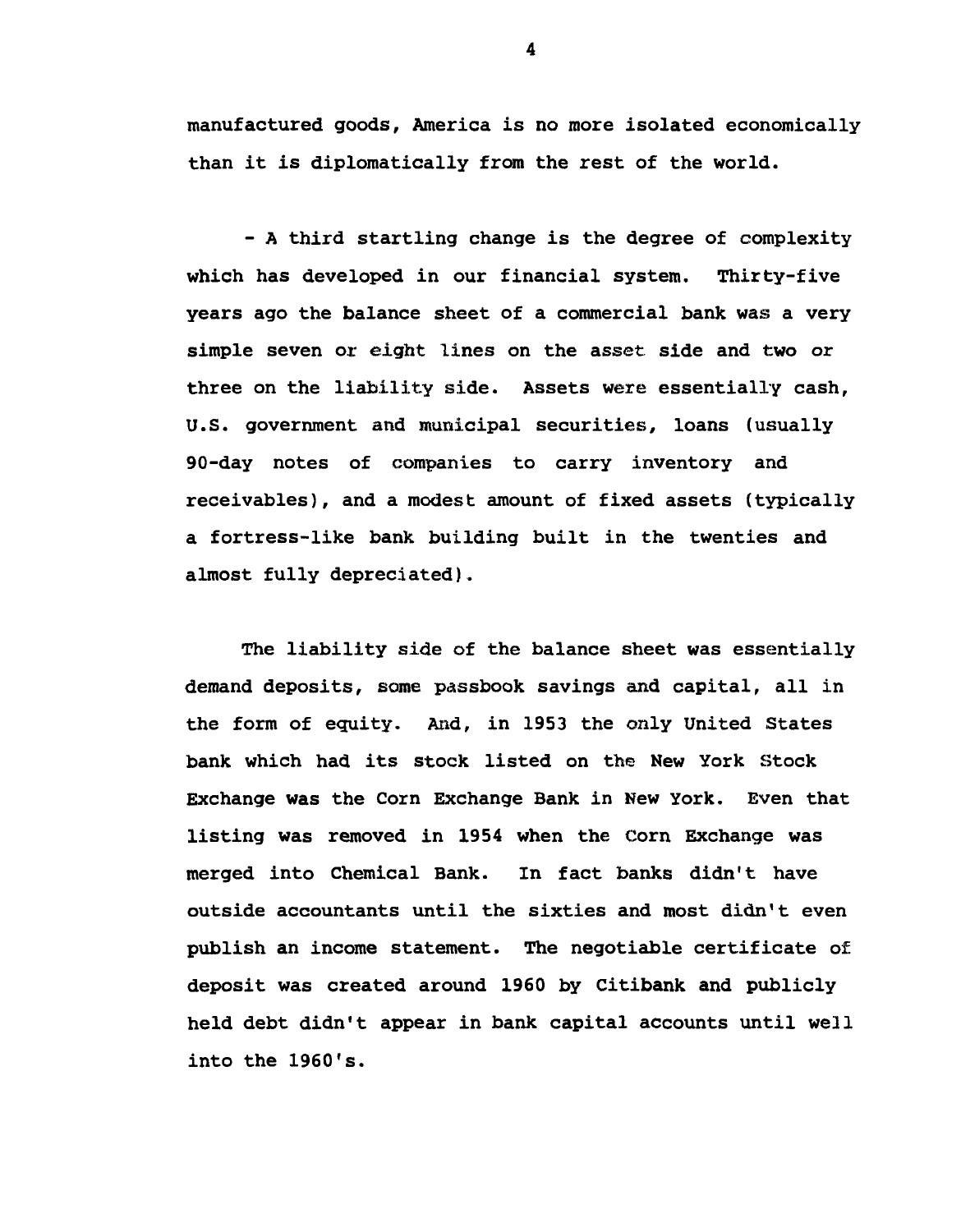And, just think of all the different, imaginative liability instruments we have created to replace demand deposits and passbook savings in order to fund our banks. Everything from federal funds through NOW accounts, MMDAs and IRAs to Eurobonds and adjustable-rate preferred stocks.

Another thing, management of banks is no longer inherited by the good-looking lending officer with the best new business record. Today bankers not only search out the best managers outside their own organizations but they have to grow them inside too through well thought out programs of management development which identify, early in their careers, the individuals with high potential for general management. Those potential stars must then be exposed to the education and experience that will ensure that they are ready when they are called. If they aren't, there is trouble with a capital T.

But, if the changes in commercial banking have been dramatic, the changes in the other sectors of the financial system have not been far behind. The hectic pace of creation of new financial instruments has necessitated creation of new markets to trade those instruments and cadres of new classes of professionals who understand them well enough to trade them: Mortgage-backed securities, interest-rate futures, interest-rate swaps, options, repos, Eurodollars, junk bonds, and on and on. In addition, deregulation, particularly of interest rates, has not only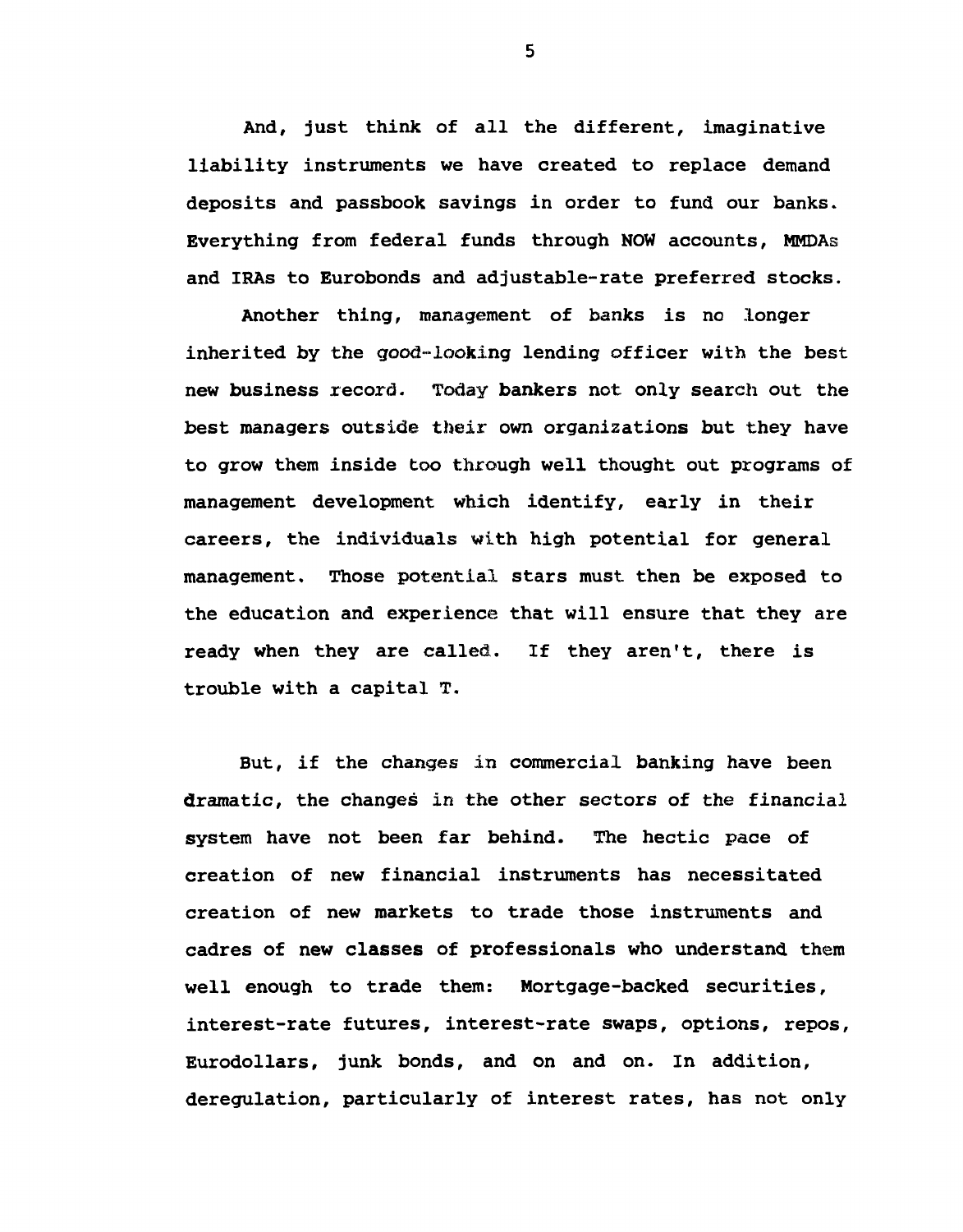created new challenges for bank managers, it has also complicated the analysis, formulation and execution of monetary policy by the Federal Reserve.

. While we can't examine in detail all of the changes in the system in recent years we would be derelict if we didn't look closely at the so-called thrift industry portion of the system.

Mutual savings banks, more significant in New England, New York and the Northeastern United States than elsewhere, have been around for more than one hundred and fifty years. They were created to provide a safe place for farmers and working people to keep money and earn a modest return.

The savings and loan industry, both mutual and stockholder owned, was fostered as a vehicle to make home ownership more generally available by channeling the savings of individuals into financing the building and ownership of homes. Ceilings were placed on the interest rates that could be paid on those savings in order to assure low rates of interest on the mortgages the thrifts provided -- again to encourage home ownership by all economic strata. That, of course, required ceilings on what commercial banks could pay since it was thought that deposits in commercial banks went only into business loans or loans to individuals for purposes other than home ownership.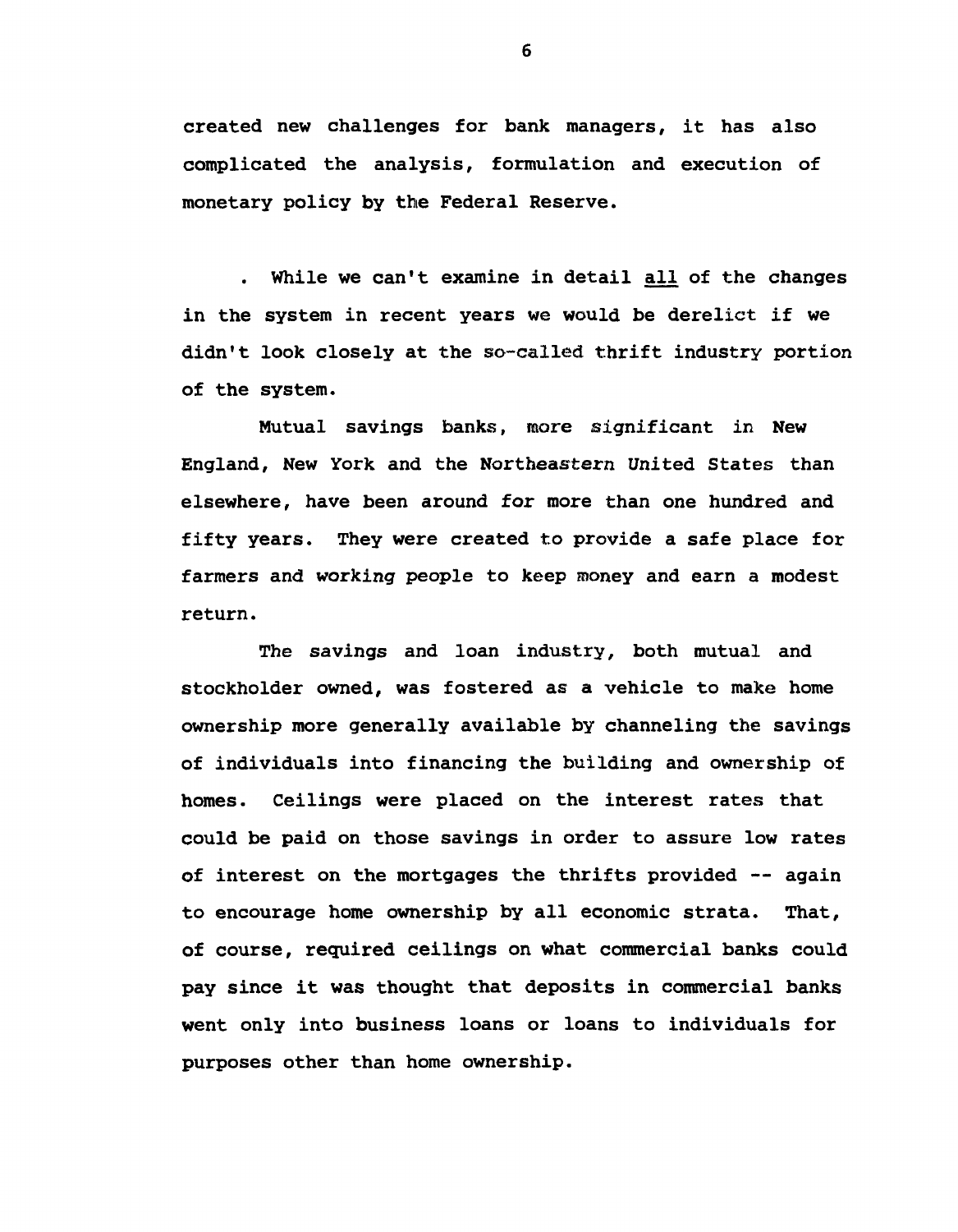Those conclusions and the actions they prompted were probably fairly accurate in the 1930s, but by the time Congress and the regulators got around to taking off the wraps, the game had long since changed. Commercial banks had become a major factor in home finance and the uneconomically low rates on mortgages made the thrifts, with most of their eggs in one basket, especially vulnerable to deregulation of deposit interest rates.

Suddenly funds costs far outstripped yields on assets. In a knee-jerk attempt to ameliorate the thrifts' plight, state and federal regulators permitted the thrifts' broader asset powers, greater branching freedom and unrestricted access to funding sources at whatever prices the market demanded. Faced with loan and operating losses, mutuals converted to stock companies in order to replenish decimated capital accounts, and pursued commercial lending. S&Ls who couldn't raise funds in the market had to fall back on Federal Home Loan Bank advances and FSLIC notes to remain nominally viable. As we all know, the chickens have all come home to roost at the same time. The plight of the thrifts was further aggravated by the farm belt problems of three or four years ago, the rust belt problems of the last five years or so, and the oil patch problems since the collapse of oil prices in the mid 80s. A once proud and critically important industry is now on its knees.

**7**

-o-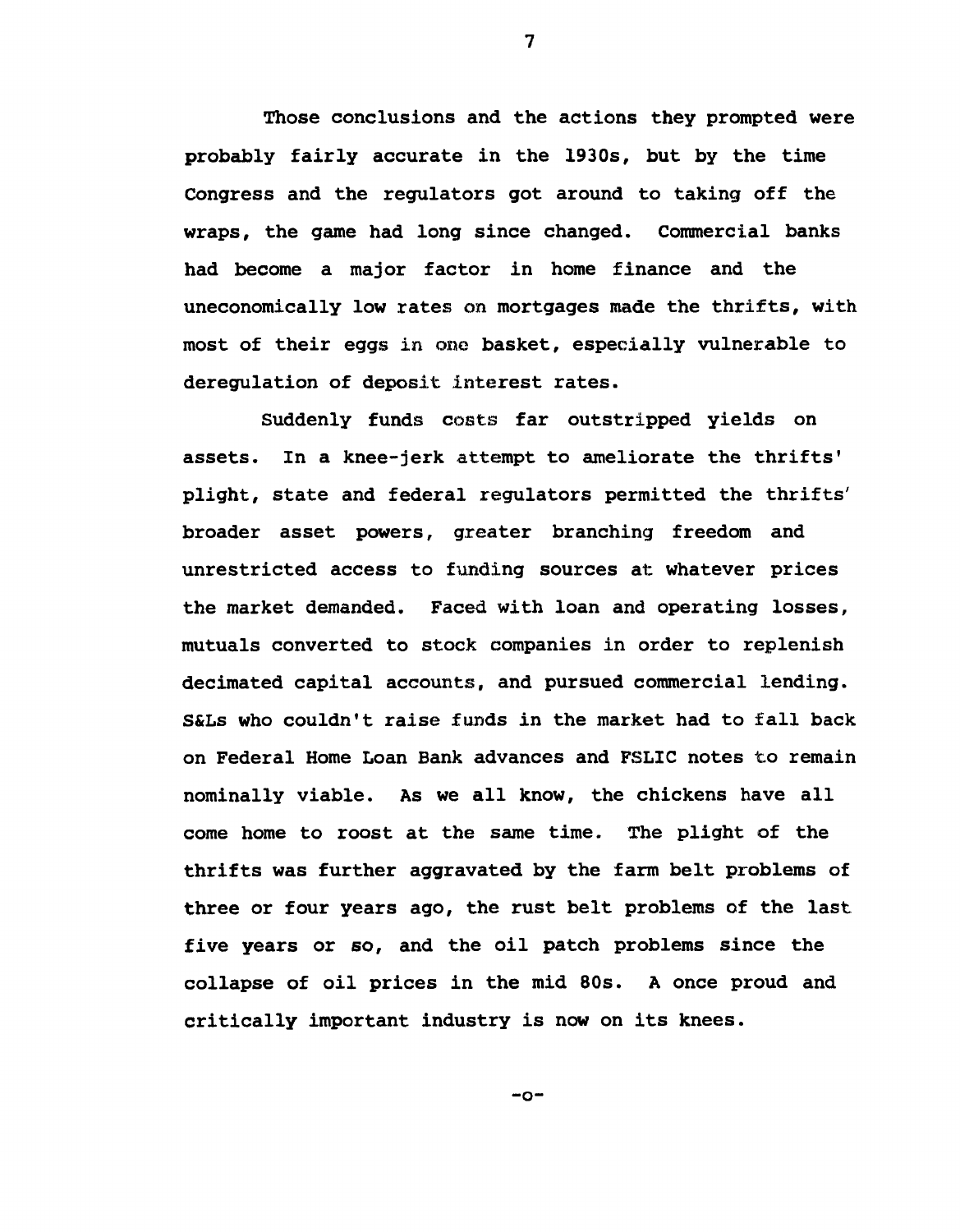Those then are some of the changes to our financial system -- and I emphasize some. I haven't touched on the computer and communications technology which has made much of this change possible. Nor have I talked about the qualitative changes which have injected new factors to the equation. For example, leveraged buy-outs, proxy fights and competitive unfriendly tender offers. Those three were comparatively rare birds only a few years ago but increasingly common today. And the accelerating geographic consolidation as interstate banking becomes more widespread presents new challenges and opportunities for those institutions which choose to remain independent.

Let's turn now to the challenges to the financial system about which I spoke earlier.

Deregulation. You may be surprised that I mention deregulation as a challenge, but after 50 years of rigid restraints on banks as to how they could raise liabilities and how much they could pay for them, bank managers were inexperienced in raising liabilities in a free and highly competitive market. Lots of mistakes were made. High rates were paid for market share which couldn't be offset with earnings rates on high quality assets. Maturity schedules on liabilities were short in order to attract funds while the market was demanding longer maturities for loans and longer term investments were the only ones capable of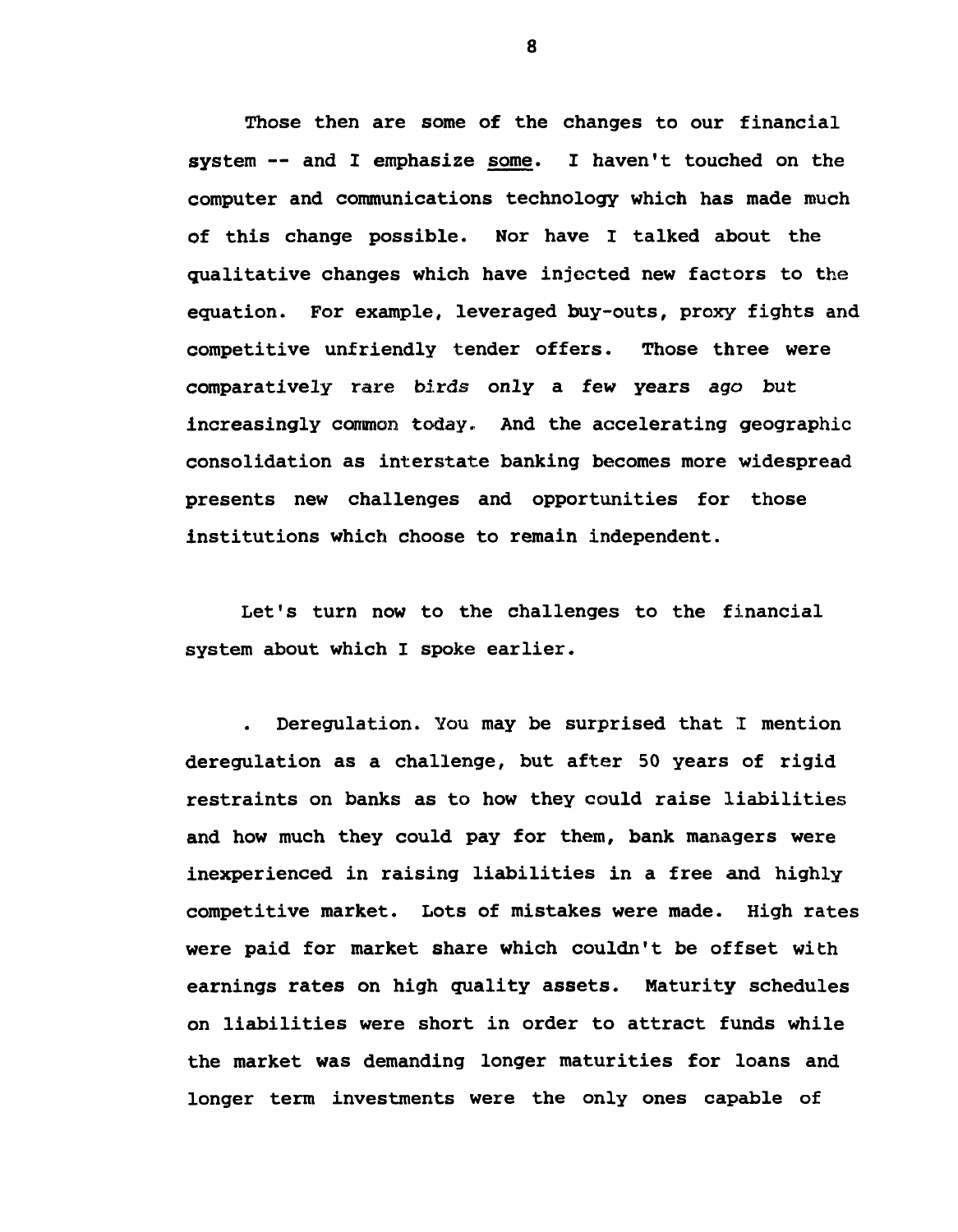justifying the cost of money. Bank managements in a sense were like a long-term peacetime army suddenly thrown into combat in a world at war. The first skirmishes are painful and the losses in learning the differences between blank cartridges and live ammunition are irretrievable.

The blurring of lines between banking and investment banking and commerce have created competitive pressures hard to deal with under the best of circumstances. Non-bank banks have sallied forth onto the field with a different set of rules and different weapons not available to real banks. Mutual funds have attracted deposits from banks and thrifts with the lure of higher interest rates. And those higher rates are earned by redepositing the same funds back in banks at money market rates of interest. Foreign banks operating at regulatory parity with U.S. banks in the domestic markets but with different regulatory and market restraints at home have underbid U.S. banks until the rate spread has narrowed markedly and U.S. bank earnings are under severe pressure. For example, a bank with a .40 return on assets in Japan may be considered a fine performer, while a U.S. bank with that kind of return would be suspect in the securities markets and a focus of regulatory attention in the United States.

In addition, securities firms and insurance companies have encroached on the lending and financing territory of commercial banks, while on the other hand bank holding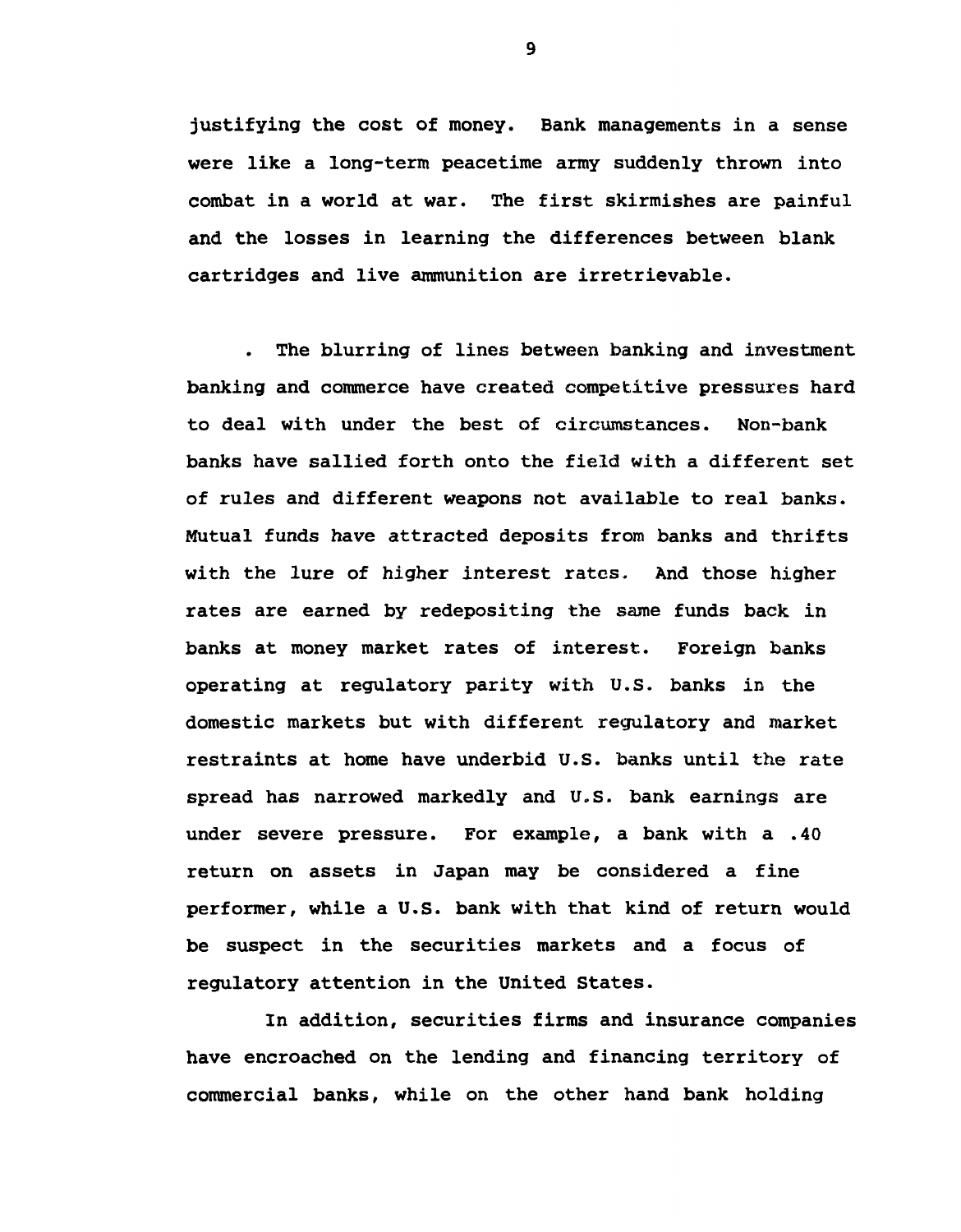companies have been expanding into certain parts of the securities business through more liberal interpretation of Glass-Steagall restrictions by the principal regulatory authorities. In the process of "leveling the playing field" the shape and size of the field are also being changed.

Another challenge has been the sensitivity of the system to external events not of the system's making. For example, the crash of huge once invincible Texas banks triggered by a softening of the state's basic industry -petroleum. The oil price collapse made uncollectable other loans on real estate and to businesses which were dependent on oil to shore up the whole economic structure.

But, no economy is more a one-industry economy than a farm town in Nebraska or Iowa or Kansas. In those farm communities agriculture supports the whole economic structure from real estate to shopping centers to gas stations and municipal governments. When farmers are in trouble, so too are the grocer, the pharmacist, the haberdasher and particularly the banker, who lends to them all. The collapse of farm prices triggered the collapse in farm land values and put the loan portfolios of hundreds of Great Plains banks under water. Similarly, generally depressed conditions in steel, automobiles and other heavy manufacturing industries seriously depressed the economies of much of the northern midwest, even at a time when much of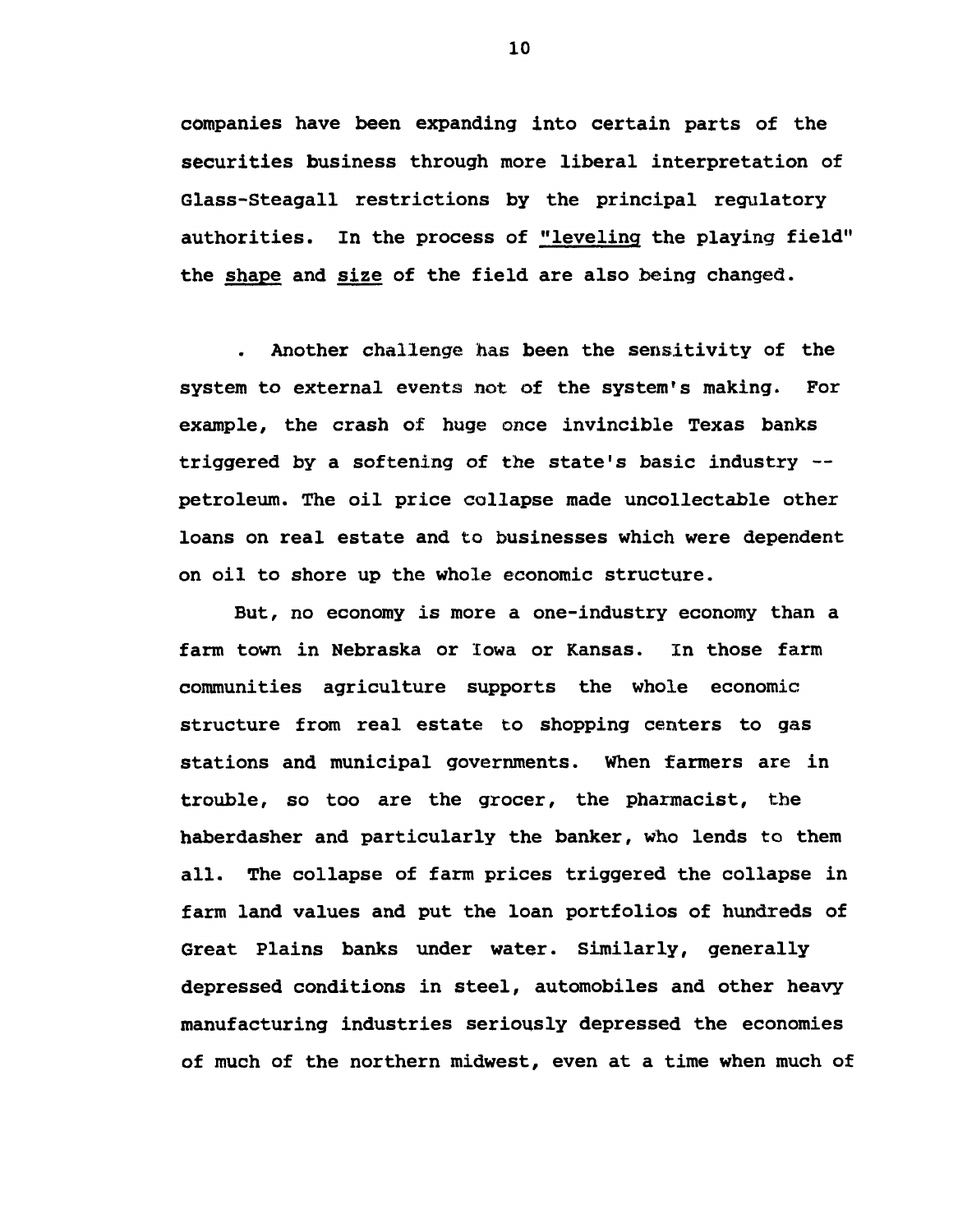the rest of the country was doing well. The banks which financed the economies of those states were under siege.

 $\ddot{\phantom{a}}$ I have already mentioned the problems of the thrift industry. Those problems were certainly aggravated in certain locales by the conditions I have just described.

. Another challenge arose in 1982, and is still with us today. It is a crisis related to loans to lesser developed countries and their inability to repay them given the payment schedules imposed, the debt service uncertainties of floating interest rates and the lack of deposit and capital flows to the debtor nations. Much progress has been made in the last six years in building reserves, raising additional capital and shoring up the defenses of the banking system to sovereign defaults. But the basic problem of restructuring these huge debts in such a way as to give the debtors some realistic chance of repayment has not really been faced, and LDC debt remains a genuine threat to the integrity of the system.

Perhaps the most dangerous challenge to our financial system was posed by the events of October 20, 1987. In only a few hours, 25 percent of the values in the stock market were extinguished and the experience was repeated around the globe. Statistically, the crash was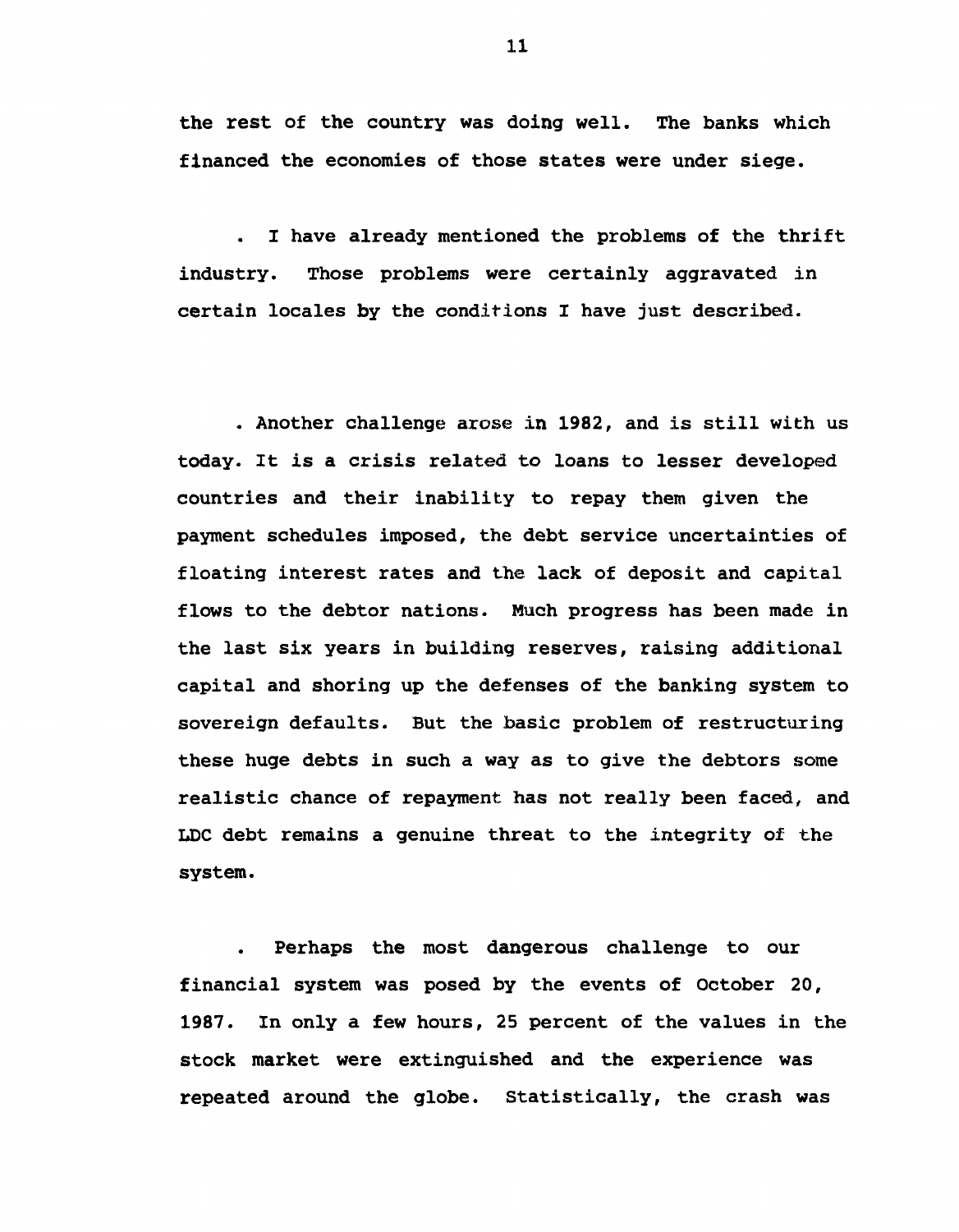worse than 1929. By all historical precedent we should now we in a blood-curdling recession. Instead we are in the sixth year of economic expansion with manageable rates of inflation and almost full employment.

What does all this tell us about our financial system. It tells us that it is sound and remarkably resilient. We have met enormous challenges and weathered them in style. Certainly there have been casualties and genuine heartache and economic imbalance related to those casualties. But the financial system remains healthy and vibrant. The safety mechanisms built into the system over the years have worked well.

A few examples: Insured depositors have not lost their funds in spite of more than 100 commercial bank failures a year in recent times. And through the "purchase and assumption" techniques developed by regulators and the insurance funds, financial services to communities have rarely been interrupted even temporarily and even in one-bank towns.

In striking contrast to its reluctance in 1929, the Federal Reserve System stepped in promptly during last October's market debacle to make sure there was sufficient liquidity to ride out the immediate crisis.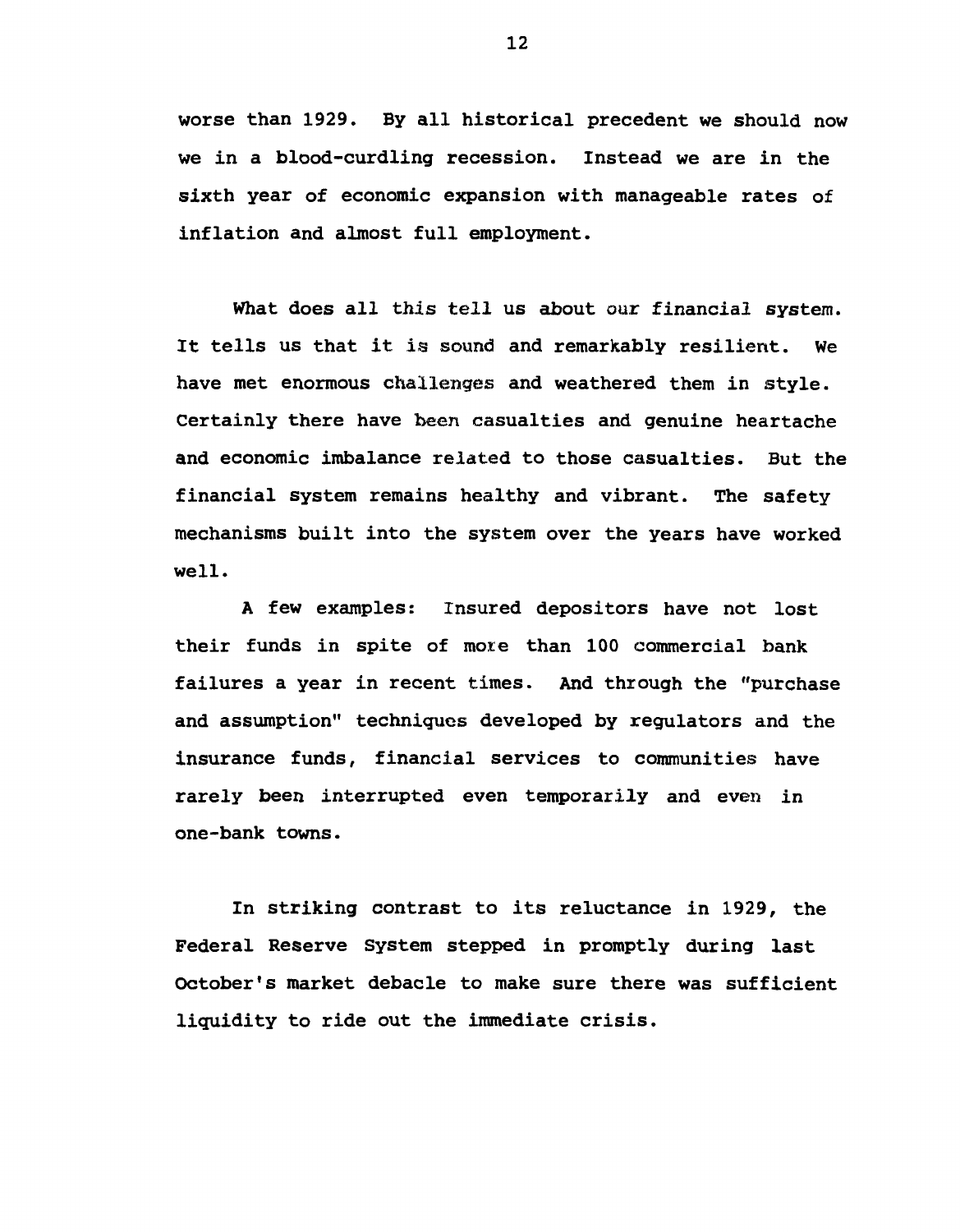To level the international playing field and promote greater capital strength the regulators and central bankers of the leading industrial nations have joined in establishing standard risk-related capital requirements to be phased in over the next four years. This is a major step in international cooperation and further illustrates the global economic interdependence about which I spoke earlier,

*- c i -*

*In* general, then, I think our financial system is in good shape. It continues to be the most adaptable and creative financial system in the world. But some elements still need attention.

Further orderly deregulation is a must if American banks are to compete effectively with their international counterparts. While interstate banking is rapidly moving toward nationwide acceptance through action of individual state legislatures, the states acting individually cannot deal with the issue of securities powers, real estate brokerage, and insurance. The Congress must legislate in these areas, and the most urgently needed are broader opportunities for banks to offer securities services to their customers including underwriting and distributing corporate debt instruments, municipal revenue bonds, and commercial paper and sponsoring, managing and distributing shares in mutual funds. I believe the indications are that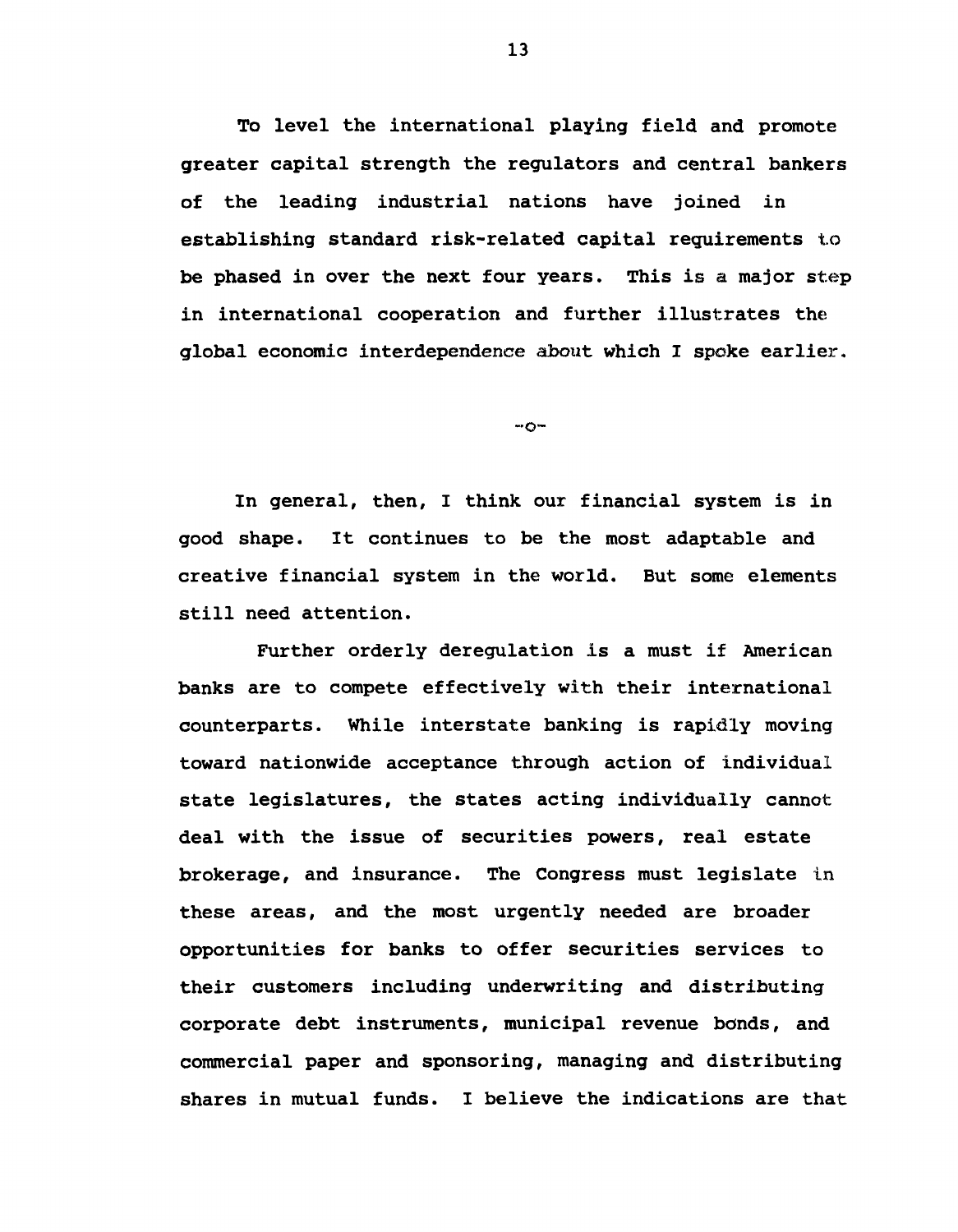Congress feels these are ideas whose time has arrived and favorable action on much of that program is imminent.

I also believe the consolidation of the industry will continue at an increased pace both interstate and intrastate. At the same time, I believe more new banks will be formed, including more minority owned and managed banks, in order to fill gaps in customer service left by consolidations which create banks with strategies which, by design or accident, ignore one or more market segments which might be very profitable. The new banks I am talking about the niche-oriented banks. There have been several formed in Massachusetts and New England in the last 18 months and more are in the works.

In a special way, minority banks are classic niche banks. They were not formed to meet the needs of customers abandoned by other institutions. Rather they were formed to serve a customer segment which had never been properly recognized by the establishment banks. As minorities find greater economic opportunity and larger rewards this should be a lucrative niche indeed. And the customers of minority banks should be particularly loyal because the banks were there when they needed them, there when no one else seemed to care.

In this era of consolidation there are great opportunities for small and medium-size banks of all kinds.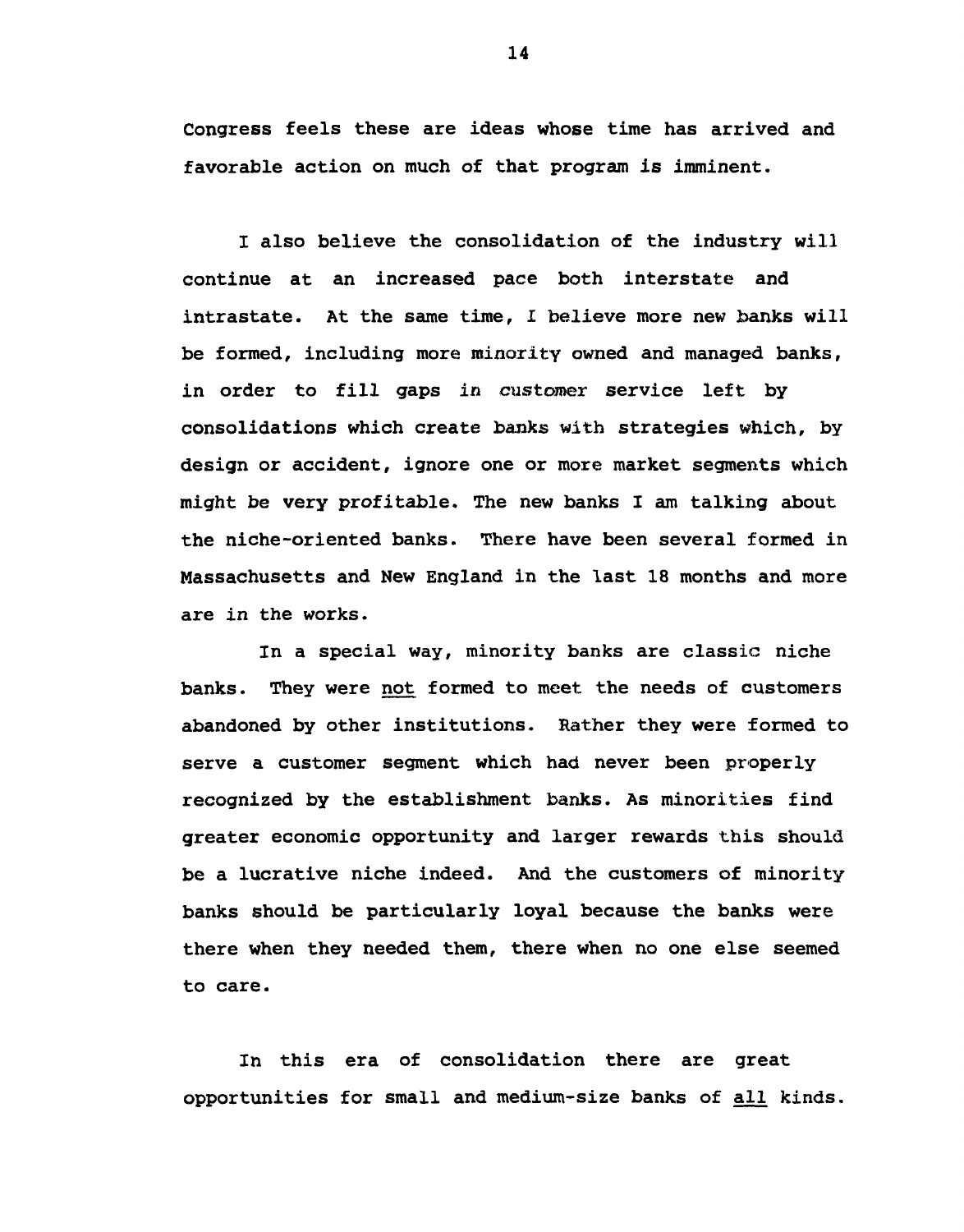Personalized service for all kinds of customers and continuity of coverage are the two most difficult features for the big guys to provide. For many customers though, those two features are more important than being able to say that they bank with a household name.

Opportunity for small and medium banks abounds, but there are obstacles to full achievement. Access to capital may be the most critical. Big Wall Street houses aren't much interested in underwriting an issue for a \$500 million bank. Ironically the expanded securities powers for the big banks may be the best answer as a capital source for smaller banks. What a terrific addition to correspondent bank services it would be to offer assistance in raising debt and equity capital for your correspondent.

The second obstacle is the ability to attract the best and the brightest to work in modest sized institutions. But even there it is not all gloom. Lots of bright young high school, college and business school graduates prefer smaller companies for the same reasons customers do -personal attention and personal opportunity as opposed to being a number in some sprawling giant.

Finally I want to deal briefly with two major problems which are lurking out there, which must be dealt with -- the sooner the better -- and for which I have no easy answers. They are the LDC debt problem and the crisis in the deposit insurance funds.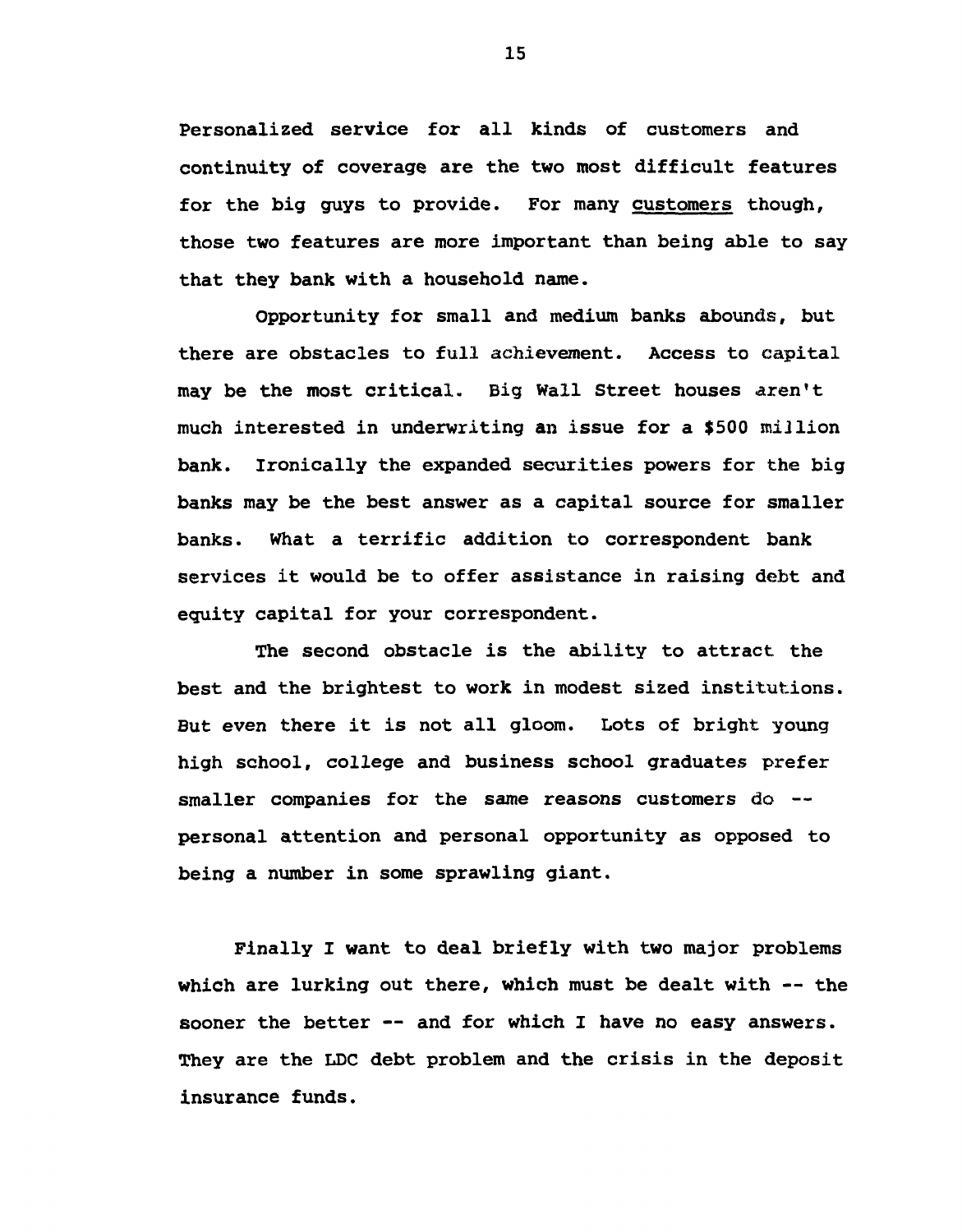The debt problem is less critical today than four or five years ago. Reserves are healthier, debt equity swaps have helped a little and some portfolios have been written off or managed down to less panicky levels. But the fact remains that most of these debtor countries can't make any real progress in debt reduction until capital and deposit flows begin again and their economies grow enough to generate the reserves to service the debt.

Unmanageable debt service and unstable political conditions are not conducive to fresh investment or more lending. But we may be edging toward some kind of solution. Perhaps we should be thinking about exchanging short-term notes at variable rates of interest for long-term bonds at a fixed rate of interest with no principal maturities for 10 or 12 years in order to give these developing economies the time to develop. Under those conditions maybe interbank deposit flows would be re-established and fresh capital would be attracted. Certainly it is time to re-think our approach in some fashion, because what we have been doing simply hasn't solved anything.

On the deposit insurance question, we need action by the Congress, decisive action geared to long-term solutions, not band-aid measures such as the last time around. Essentially the so-called thrift industry is obsolete, but we can't wave a wand and wish it away. There must be an